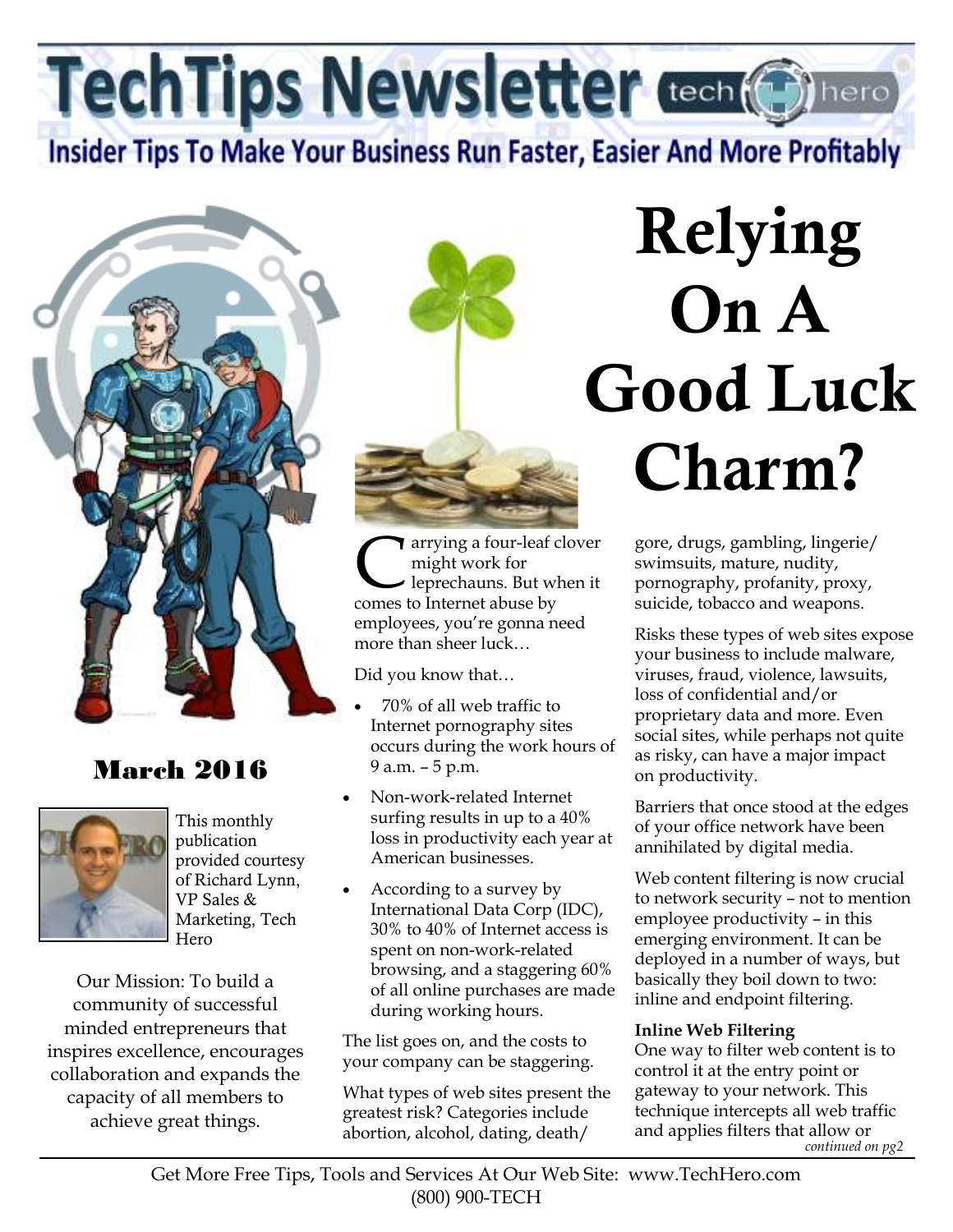block web access requests. Because the entire network is filtered, no access to the user's device is required.

With inline web filtering, there's no need to expend resources managing content at each endpoint – your employees and their computers, whether desktop or mobile. Inline

filtering not only saves bandwidth, it goes a long way toward mitigating cyberthreats. For securing activities that take place within your network, it's a critical and potent strategy.

Yet, with the shift away from traditional office-bound work routines to a work-from-anywhere culture, the effectiveness of inline filtering has diminished. When employees access the web outside your network's gateways – via home networks, hotels, coffee shops, etc. – their devices become vulnerable to attack.

And any employee can carry an infected machine into and out of your company's building and network on any given day, exposing your entire intranet to infections. And that's why so many companies are moving to endpointbased web filtering to complement their inline filtering.

**Endpoint-Based Web Filtering**  Endpoint-based filtering protects

> employee devices from infections, no matter where they connect to the web. Software at the endpoint – your employee's device – carries a predefined filtering policy from the central server that can be intranet-based or cloud-based.

The endpoint filter is then updated periodically from your company network. This method assures that web filtering is always active, no matter which gateway the machine connects through. The downside is that it must be rolled out and maintained at all endpoints.

That being said, one advantage of endpoint-based filtering is that it addresses stringent employee privacy regulations that are quickly becoming the norm in Europe and

elsewhere around the world. Because it keeps browsing-pattern information within the user's device, endpoint-based filtering provides a fairly non-intrusive way to handle employee privacy concerns.

And finally, while endpoint-based filtering really is the only way to protect a network without boundaries, as most companies now have, ideally it works hand in glove with inline filtering.

#### **Forget the Charms – You Can Bet On This**

We highly recommend rolling out not only inline and endpoint filtering, but also an effective training program for your staff to encourage best practices and assure compliance with your company's web security policies and procedures.

Want to make sure all gaps are sealed and you won't have to count on a four-leaf clover, a rabbit's foot or knocking on wood to keep your network secure? Contact us today at (800) 900-TECH or sales@techhero.com for a customized Web Content Filtering Review and Analytical Report on your system.

# **Free Report: What Every Small Business Owner Must Know About Hiring An Honest, Competent, Responsive And Fairly Priced Computer Consultant**

**WHAT EVERY BUSINESS OWNER MUST KNOW ABOUT HIRING AN** HONEST, COMPETENT, **RESPONSIVE AND FAIRLY PRICED COMPUTER CONSULTANT** 

**21 Revealing Questions You Should Ask Any Computer Consultant Before Giving Them Access To Your Company's Network** 

**Free Report Download:** What Every Small Business Owner Must Know About Hiring An Honest, Competent, Responsive And Fairly Priced Computer Consultant

This report will outline in plain, non-technical English common mistakes that many small business owners make when evaluating an IT company to support their network. What questions should you ask a prospective technology vendor?

**Download your FREE copy today at www.techhero.com/report or call our office at (407) 574-5190 x8840.** 

*"Any employee can carry an infected machine into and out of your company's building and network on any given day."*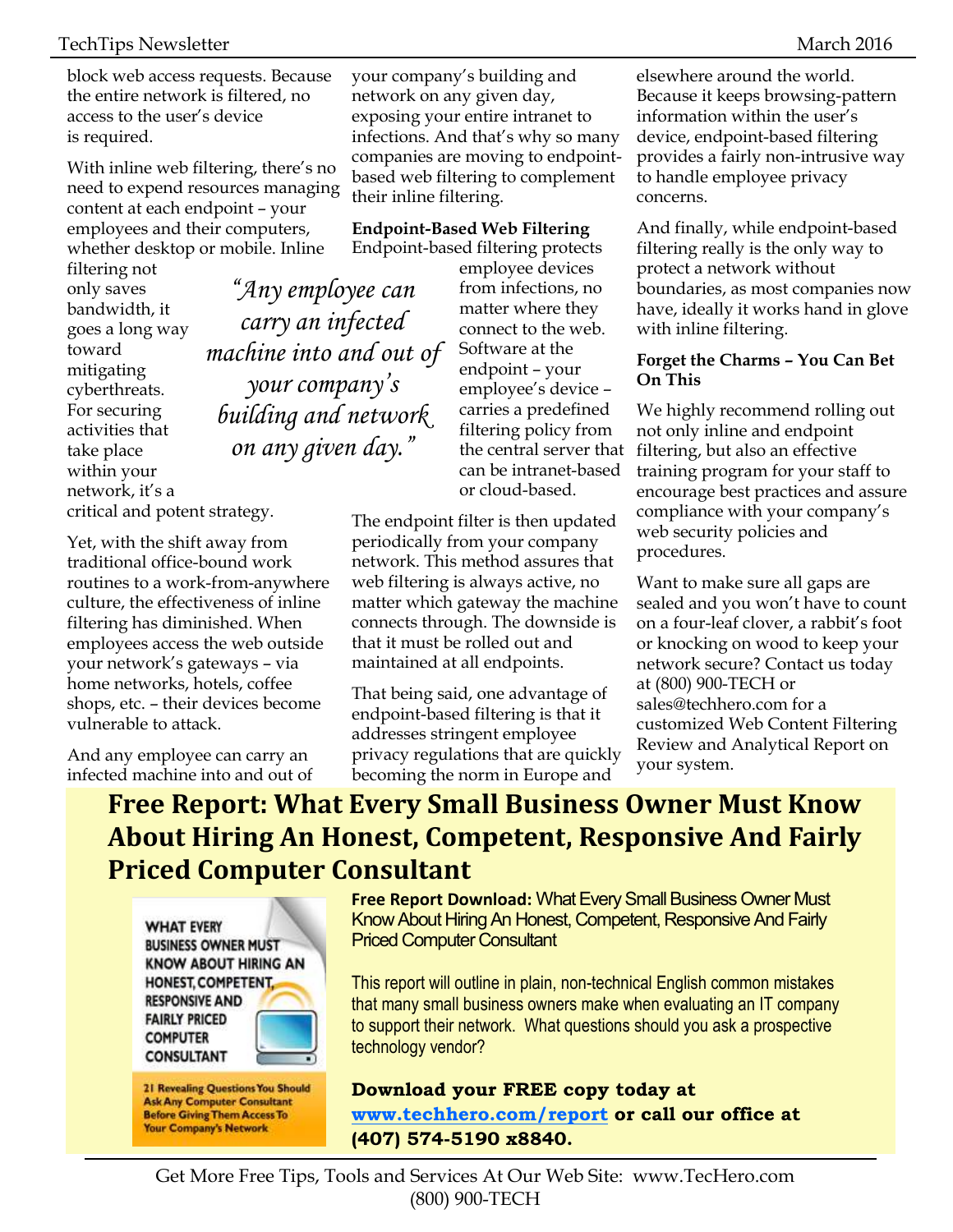# Shiny New Gadget Of The Month:



# New App Tames Expense **Tracking**

Business Travel and Entertainment is one of those expenses that can bleed cash from company coffers – IF you or your CFO don't keep an eagle eye on it.

And no wonder: it often entails handentered data, widely disparate vendors, no real time reporting and, until now, an out-of-office transaction with no mobile reporting back to a central corporate database.

Enter Concur. This automated, mobile expense management system lets business travelers focus on their jobs while giving finance leaders complete and real-time visibility into spend.

It automatically captures and categorizes company credit-card transactions, making it simple for traveling employees to review, reconcile and submit statements for approval.

At the same time the immediate insight it provides helps you and your finance team stop bad spending decisions before they happen, manage budgets more effectively and drive better business performance. Learn more at Concur.com.

# 4 Phrases of Amazing Customer Service

I've grown my companies by focusing on great customer service. We didn't always have the biggest names in business working at the firm, and we sure couldn't always afford the flashiest equipment. What we did better than all our competitors was ensure that our customers were thrilled.

In fact, superlative customer service can be your very best (and cheapest!) form of marketing. Customers talk about their experiences, especially if those experiences are unexpectedly good. Sometimes even the most difficult situations can yield satisfied customers, depending on how you and your team handle the problems that arise. Even a failure to meet expectations can offer an opportunity for a great recovery and a happy customer.

Here are four phrases that will help you bring up the level of service your customers receive:

#### **1. "I don't know, but this is what I'm going to do."**

You're not always going to have the answer to every question at your fingertips, and your customers will understand that. What they expect in exchange, though, is honesty and followup. The key here is to make a clear commitment like "I'll call you by 5 p.m. with the answer," and then keep that commitment!

#### **2. "I am very sorry."**

When you or your company has made a mistake, the customer wants to hear you accept responsibility and apologize. Too many customer service reps have been trained not to accept responsibility, in some cases because they fear the legal

record of having admitted failure. Realistically, though, the probability of a lawsuit is minimal, while the chance of losing a customer is virtually guaranteed. The apology is only a step, albeit an important one, and the goal is to turn the failure into a success by determining what your company can do to make it right.

#### **3. "Yes."**

"Yes" is what your customer wants to hear, and your goal should be to say that word whenever possible, even if – *especially* if – you're working through a problem. Customers want progress. Say yes to reasonable requests as soon and as often as possible, and leave your customers pleasantly surprised at how easily the problem was resolved.

#### **4. "Is there anything else I can do for you?"**

Here's your perfect wrap-up. Not only does this question give your customer the opportunity to bring up additional concerns, but it also lets the customer feel like they're in control. They can ask for additional information or they can thank you for your spectacular service.

Great customer service relies first and foremost on authenticity, and being trustworthy is the foundation. If your customers trust you to keep your word, then you're more than halfway there. If your customers know they can rely on you, even if there's a problem, that's the rest of the journey.

Work on training your customer service reps to listen, determine what the customer expects and do what they can to make sure that customer is satisfied.



**MIKE MICHALOWICZ** (pronounced mi-KAL-o-wits) started his first business at the age of 24, moving his young family to the only safe place he could afford—a retirement building. With no experience, no contacts and no savings, he systematically bootstrapped a multimillion-dollar business. Then he did it again. And again. Now he is doing it for other entrepreneurs. Mike is the CEO of Provendus Group, a consulting firm that ignites explosive growth in companies that have plateaued; a former small-business columnist for *The Wall Street Journal*; MSNBC's business makeover expert; a keynote speaker on entrepreneurship; and the author of the cult classic book *The Toilet Paper Entrepreneur*. His newest book, *The Pumpkin Plan*, has already been called "the next *E-Myth*!" For more information, visit http://www.mikemichalowicz.com/.

# Client Spotlight: Easter Seals of Florida

Easter Seals of Florida is the leader in providing exceptional services, education, outreach, and advocacy so that people living with autism and other disabilities can live, learn, work and play in our communities. We are honored to be Easter Seals of Florida's managed services provider for the past 17 year. Would you like your company highlighted here in our "Client Spotlight"? Then give us a call today at 407-574-5190 x8840.